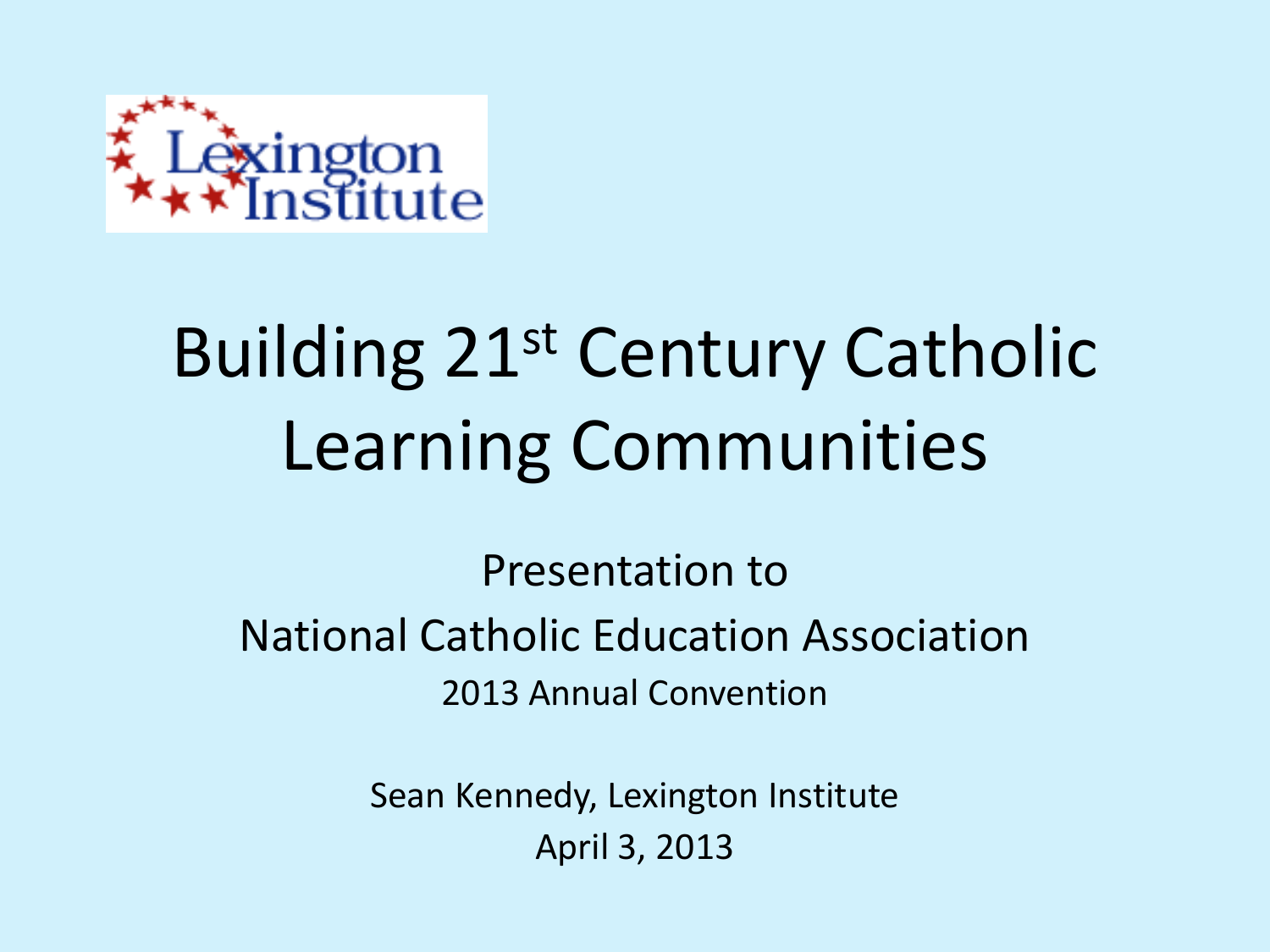## Road Map

- I. The State of Catholic K-12 Education
- II. Underlying Challenges
- III. Solution: Excellence and Efficiency
- IV. 21st Century Models and Reforms
	- i. Blended Learning
	- ii. Transparency
	- iii. Governance
	- iv. Alternative Sustainability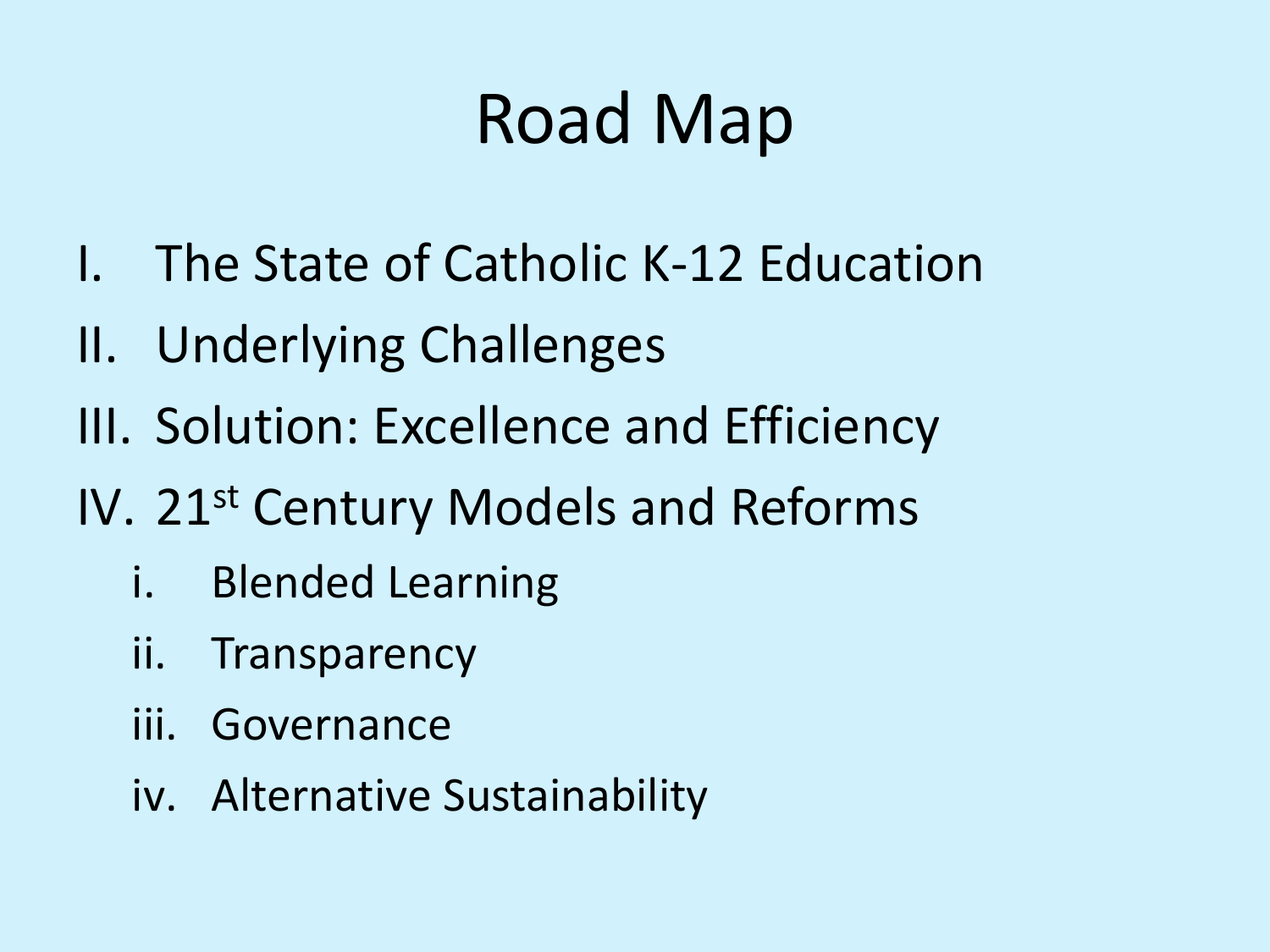**Admitting the Problem**

### **I. STATE OF CATHOLIC EDUCATION**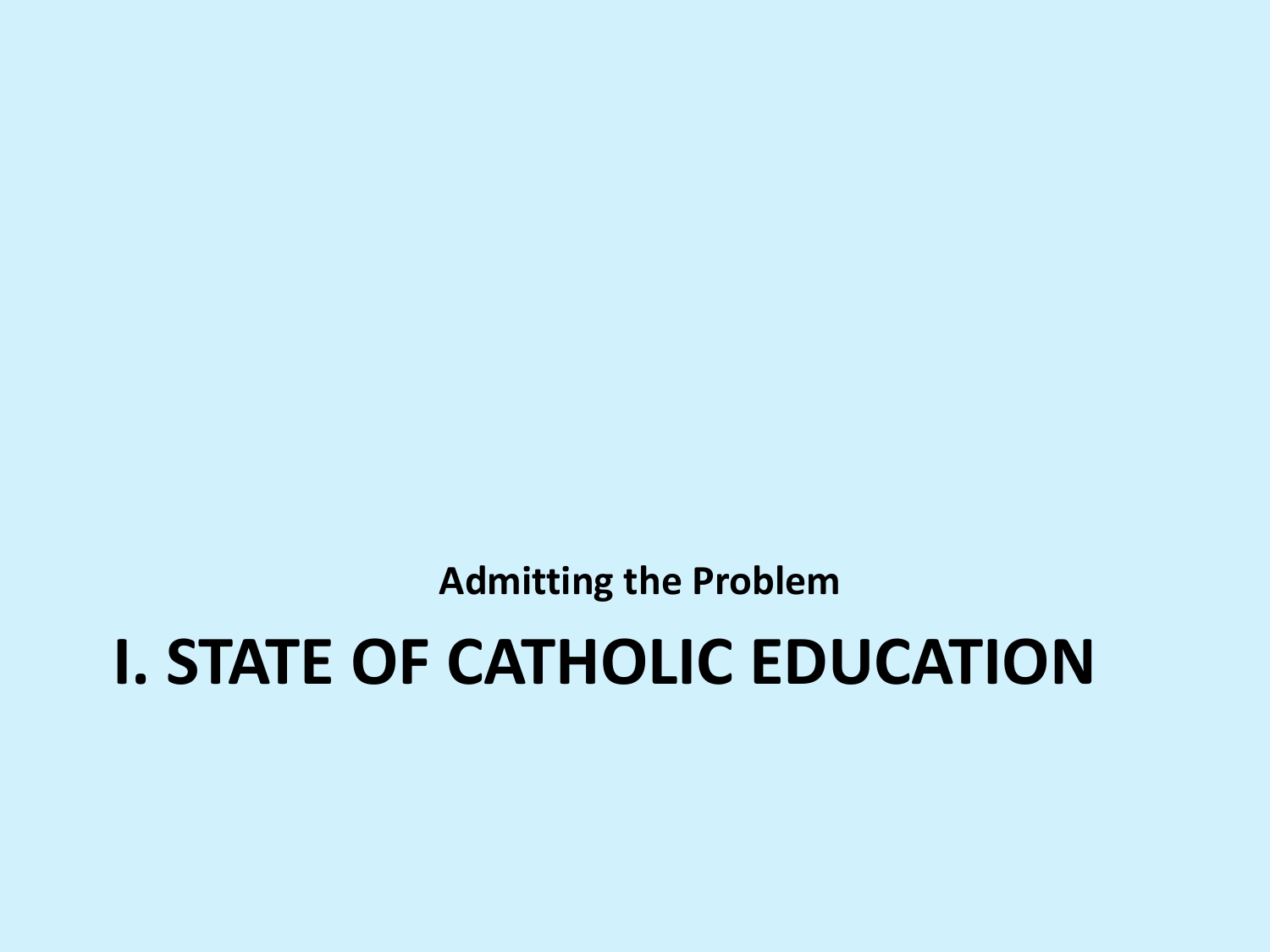### Trend of K-12 Enrollments

#### (in millions of students)



Source: Department of Education, NCEA, National Association of Public Charters **Schools**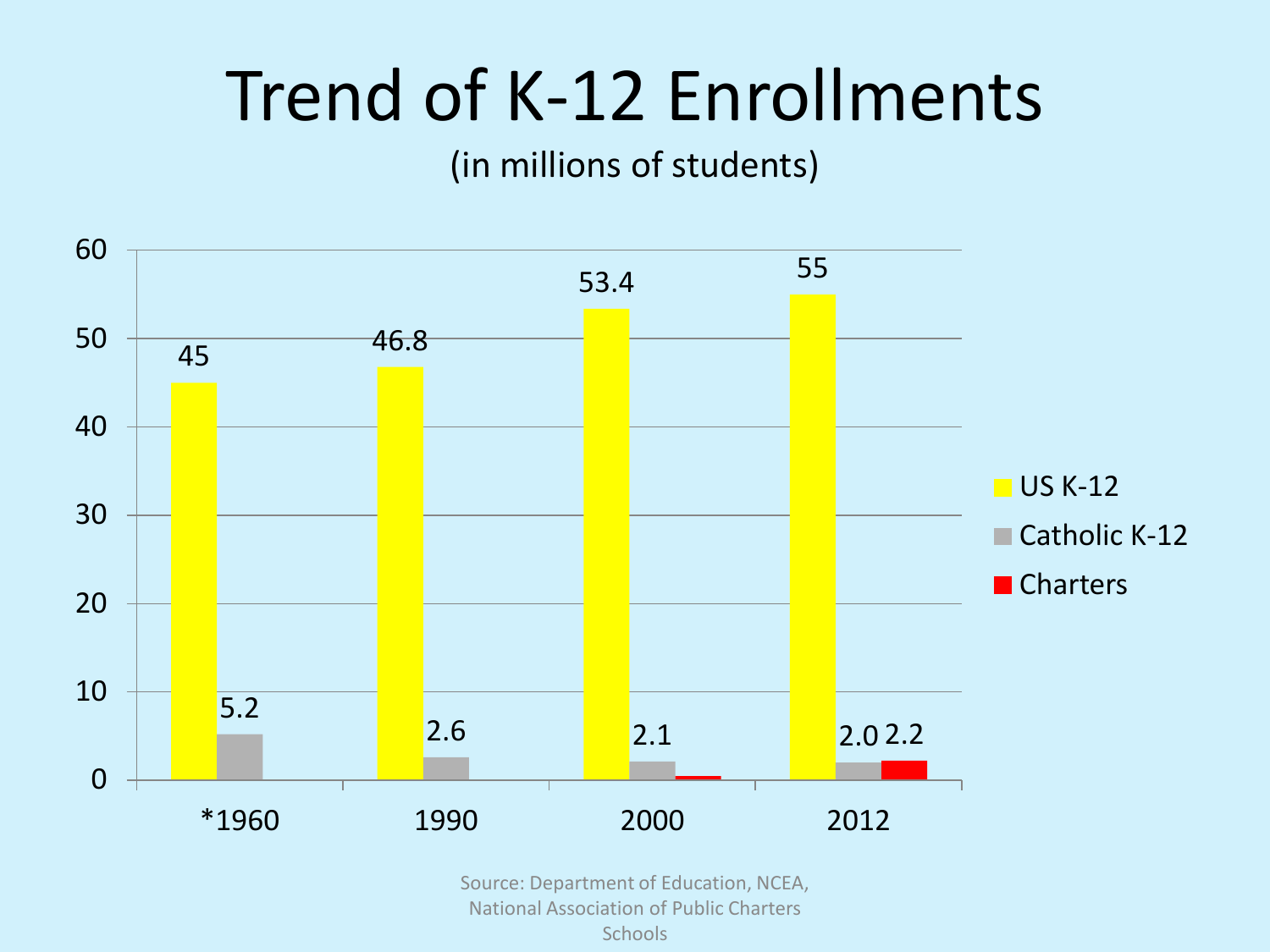## Catholic School Tuition



Source: NCEA, 2011 "Dollars and Sense," 2012-2013 NCEA Annual Report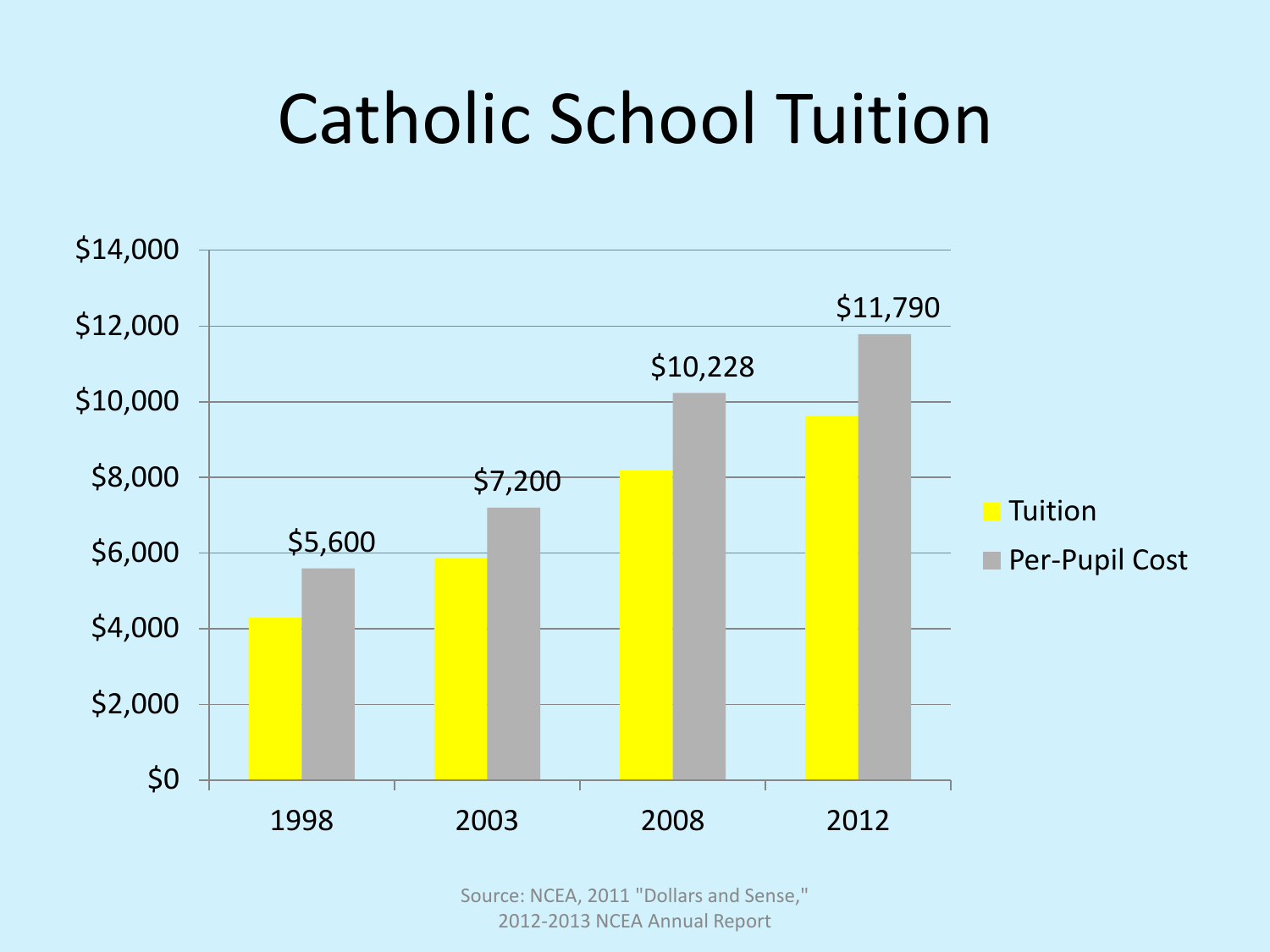## What's Happening?

- Catholic K-12 declining relative to Public K-12
- Charters surpassed Catholic in 2012
- Per-pupil costs rising faster than inflation
- Enrollment "death spiral" effect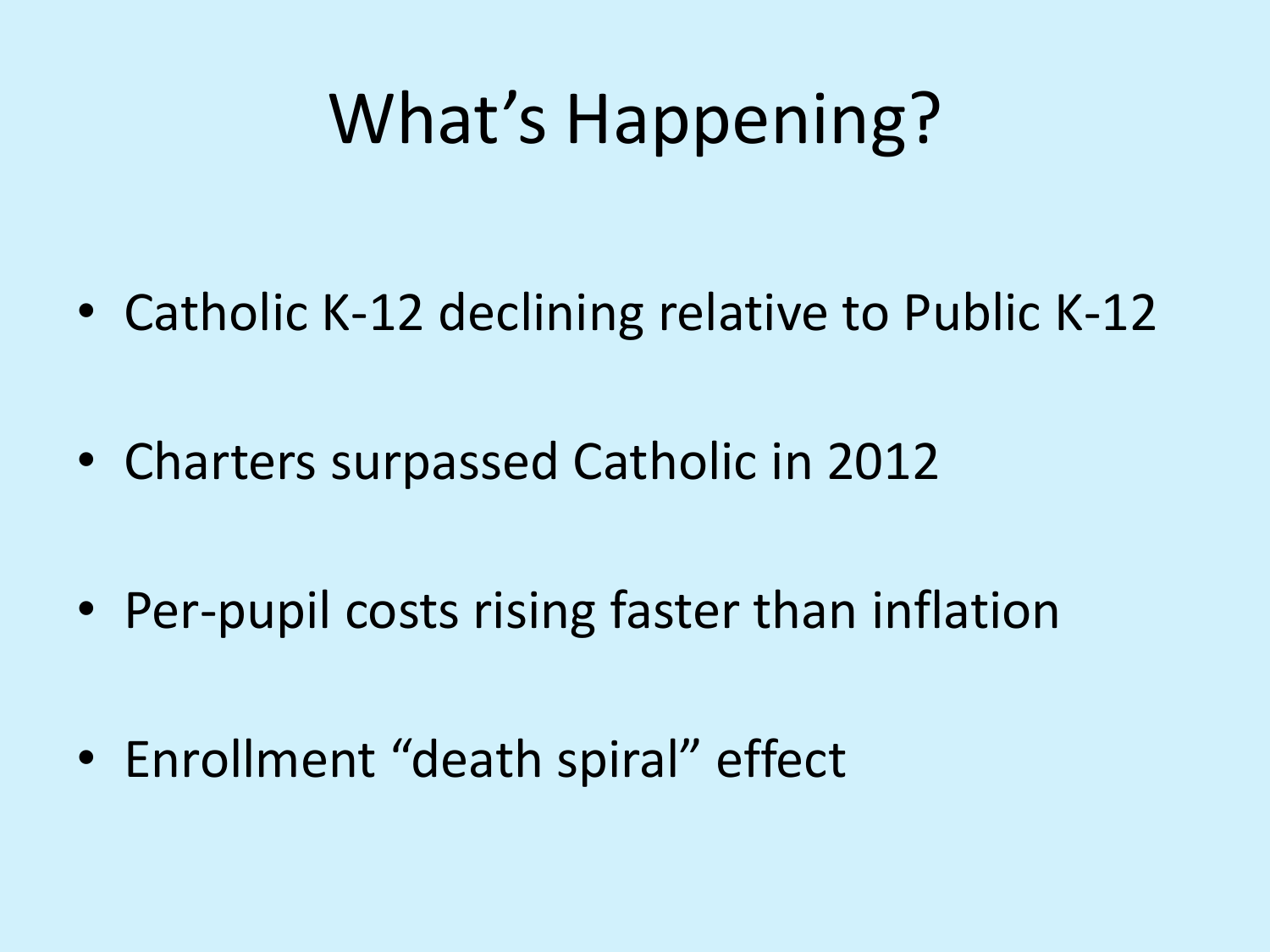# II. Underlying Challenges

- Demographic shifts
	- Hispanic Catholics
	- Movement south and west, suburban
- Charter Competition
	- Abe Lackman of Albany Law School
	- Cato Study
- Efficiency and Excellence
	- Cardinal Wuerl's 4 Pillars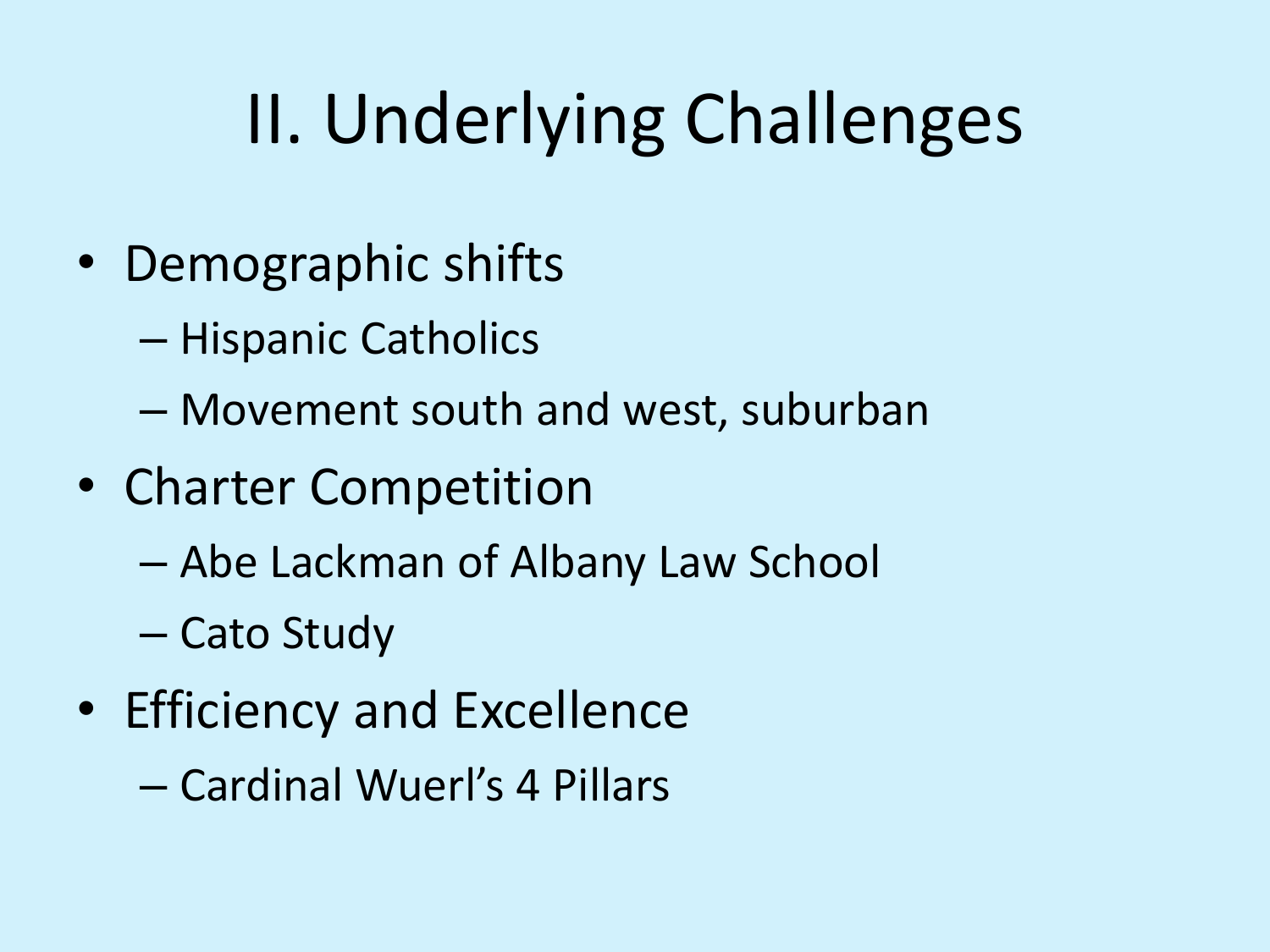## III. Solution: Excellent and Efficient

"Charter schools are competition, and Catholic schools that don't recognize that will be on the menu instead of having a seat at the table."

– John Eriksen, Former Superintendent Paterson (NJ) Diocese Schools

"The business model is fundamentally broken. The education model is much better than traditional public schools but with charter competition even that advantage is shrinking." - Philanthropist Leo Linbeck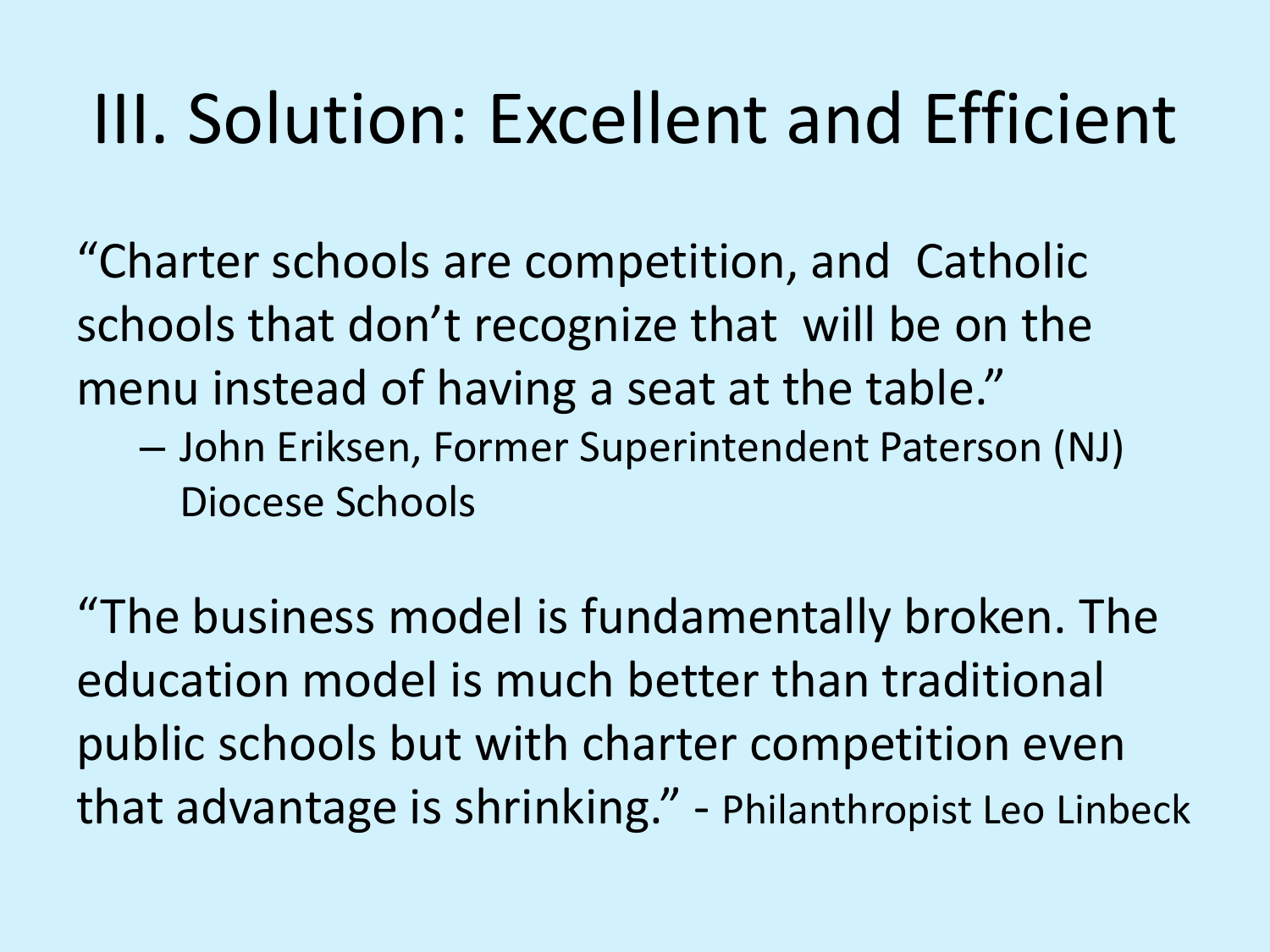## What is Blended Learning?

"a formal education program in which a student learns at least in part through online delivery of content and instruction with some element of student control over time, place, path and/or pace; and at least in part at a supervised brick and mortar location away from home."

### $\triangleright$  Innosight Institute

"The idea is to integrate the technology into how we teach and learn."

### $\triangleright$  Dr. Salman Khan,

founder, Khan Academy

Source: Innosight Institute, "The Rise of K-12 Blended Learning," 2011; Salman Khan, One World Schoolhouse, 2012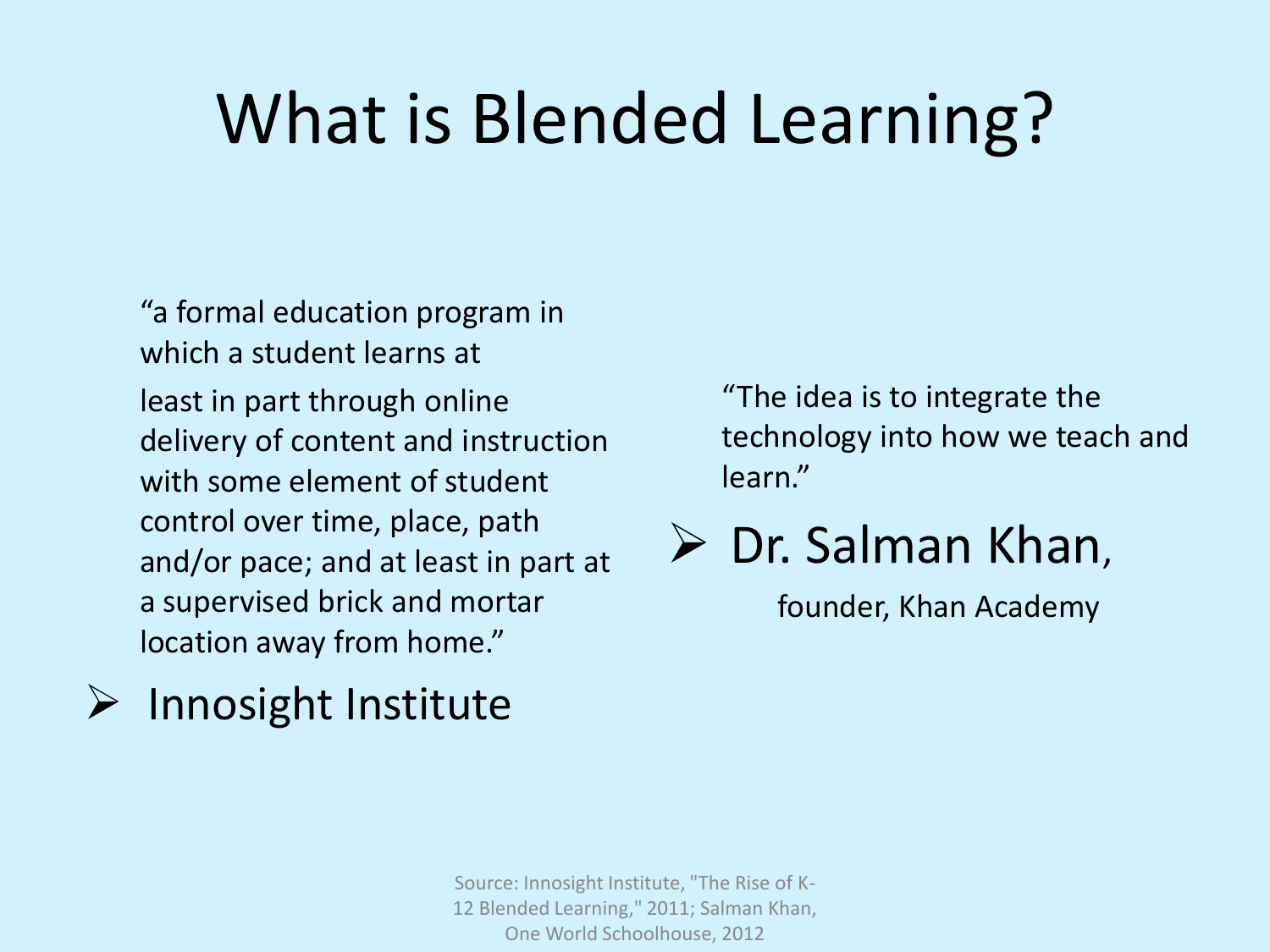### Attributes of Blended Learning Model

- Differentiated Instruction
- Data-driven
- Transparency
- Intervention/Remediation
- Acceleration/Enrichment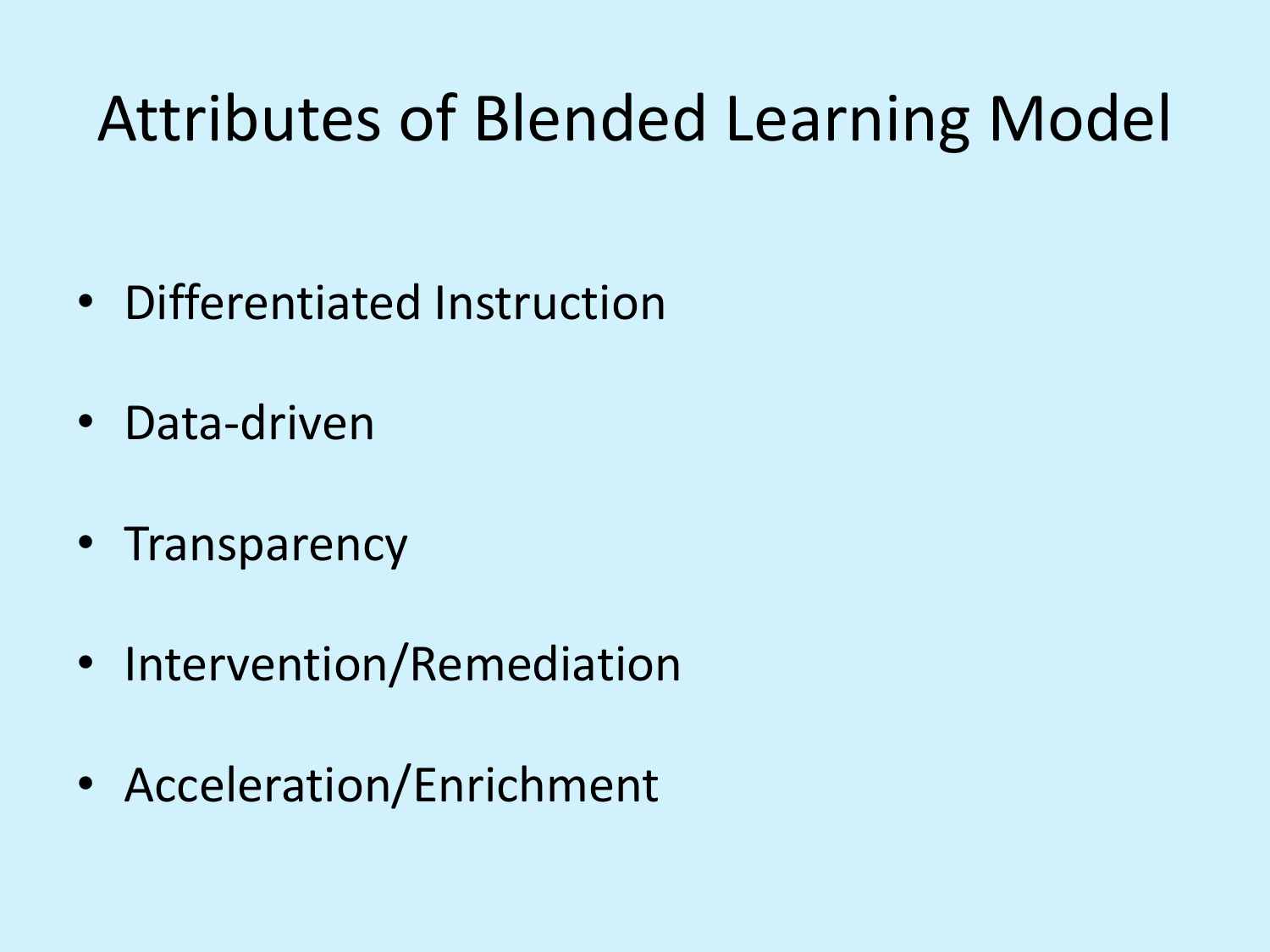## A 21st Century Instructional Model

- Developed by Charters
	- Rocketship Education
	- Carpe Diem Schools
- Catholic Pioneers
	- Seton's Phaedrus
		- Mission Dolores (SF)
		- St. Therese (Seattle)
	- Notre Dame's ACE
		- St Paul's (Seattle)
		- AZ and Florida projects
- Let Teachers Teach
	- Small group
	- Differentiated
	- Support with real-time data
- Tailored Instruction
	- "right lesson, for the right student at the right time"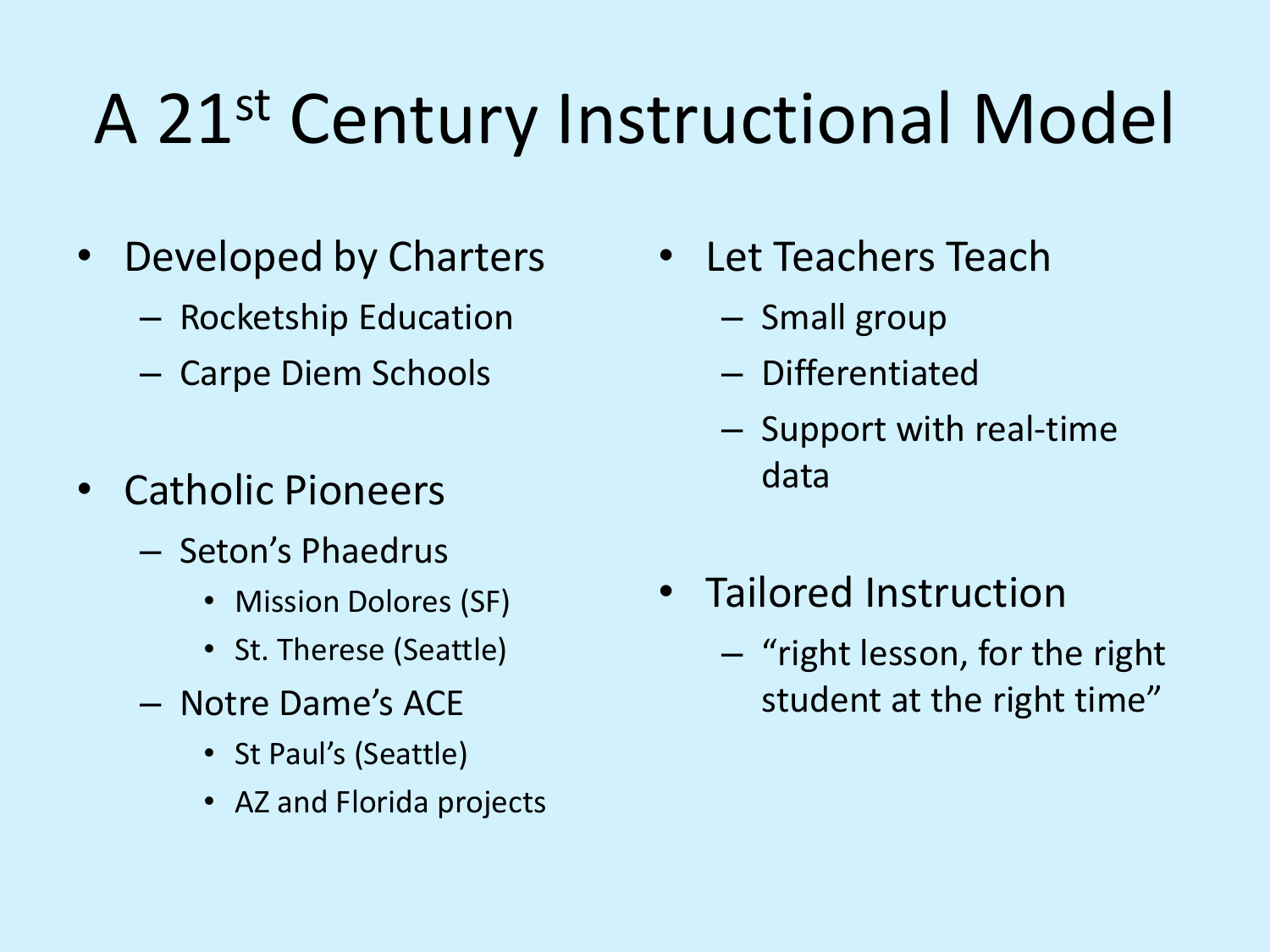### How the Data Feedback Loop Works



Source: Junyo Education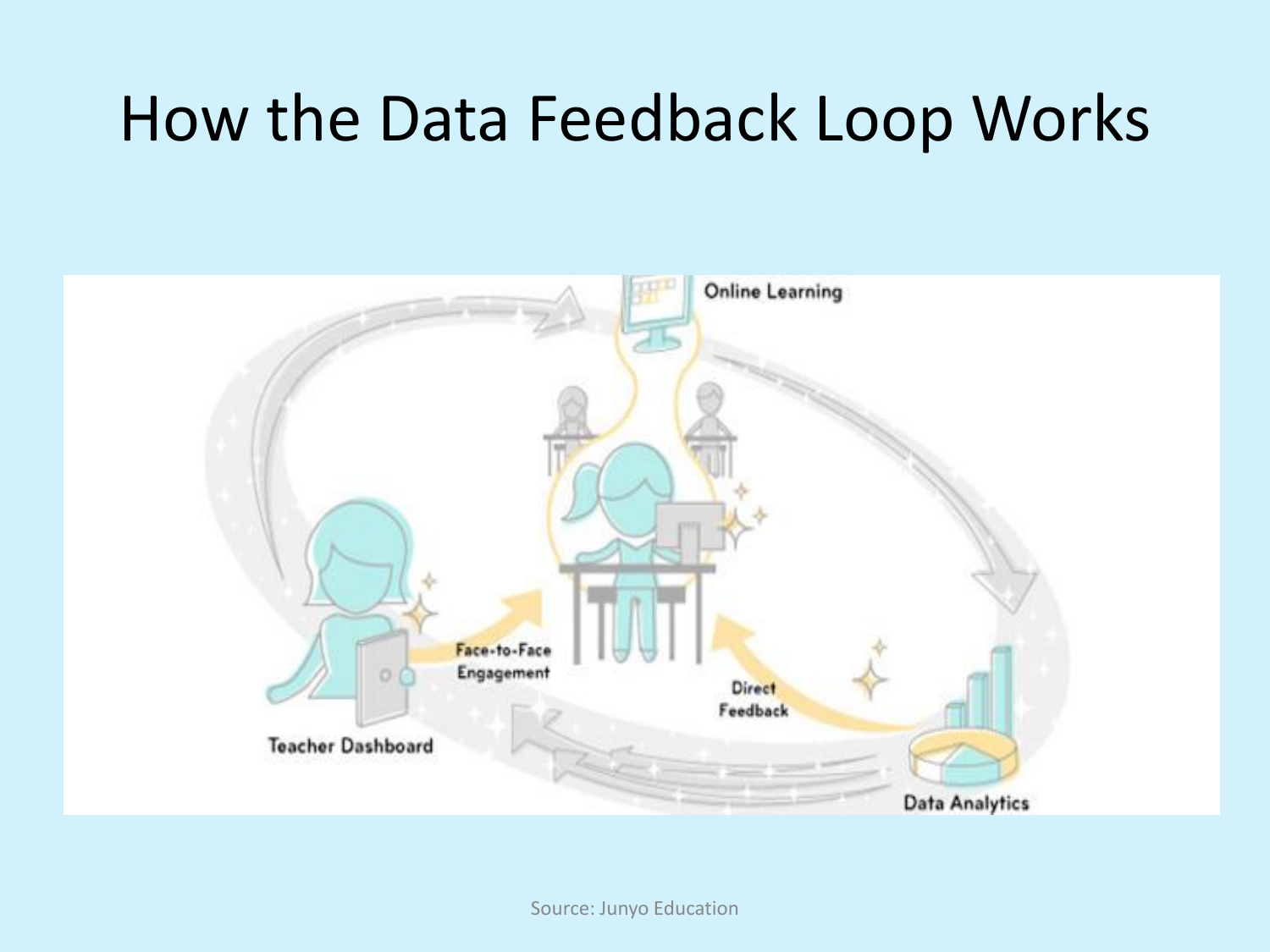### Impacts of Blended Learning in Charters

### Excellence

- Carpe Diem
	- Proficiency scores
		- from ~50% to 90%
	- Rocketship
		- Highest performing lowincome K-5 schools in CA
		- Over 800 APIs
		- English Language Learners

### **Efficiency**

- Serve more students more efficiently
- Better compensation models
- 25-30% reduction in perpupil costs (CD)
- \$500,000 per school savings (RSE)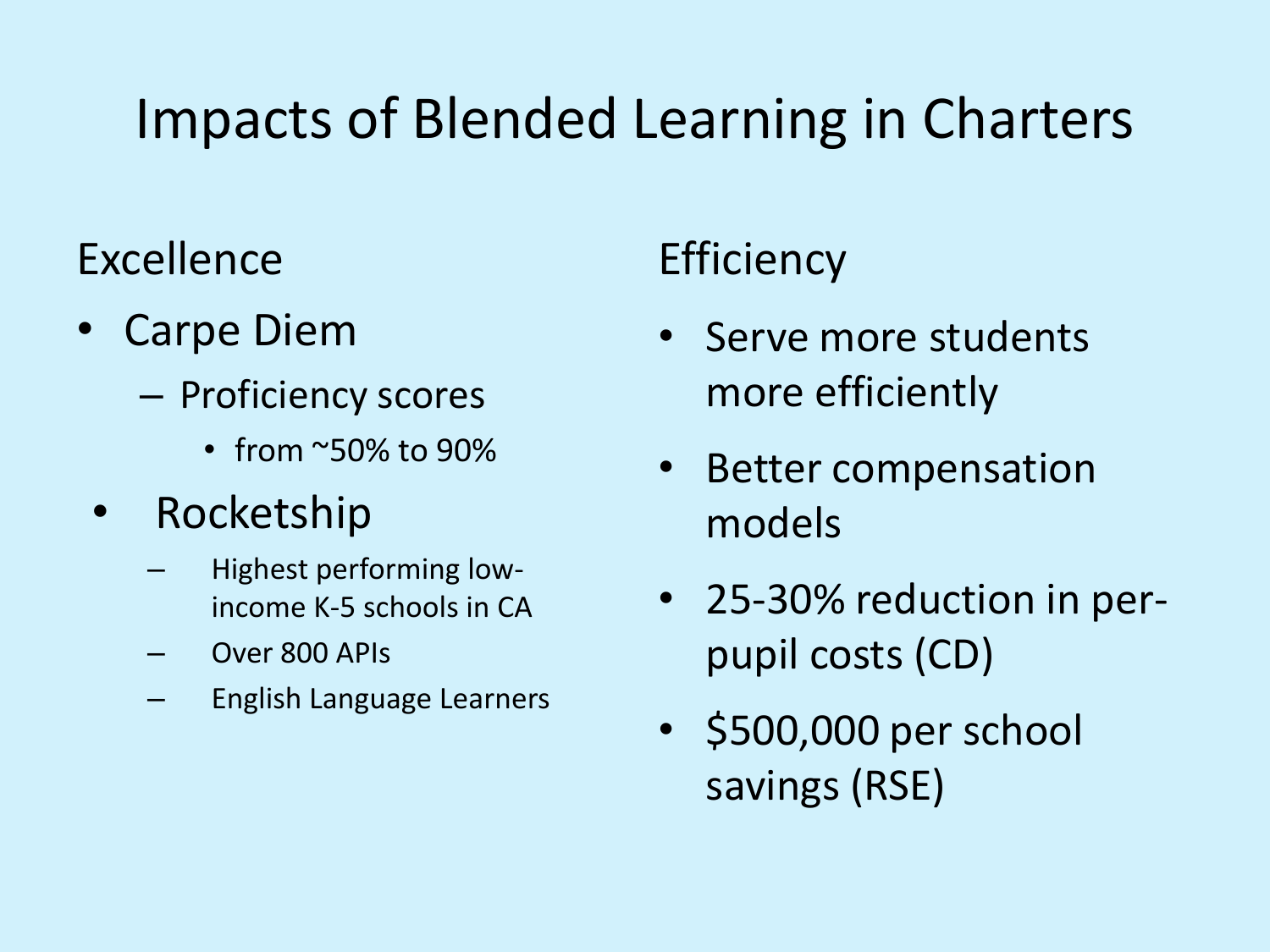## Seton Partner's Phaedrus Initiative

### **Goals**

1) Improve and increase student learning through individualized and differentiated instruction.

2) Improve and increase student learning by increasing small group and data driven instruction.

3) Reduce per pupil operating costs and operational efficiency by increasing enrollment and class size.

### **Background**

2011 Launched at Mission Dolores Academy in San Francisco

- Consolidated two closing campuses
- Private philanthropy from Gates and Walton Foundations

2012 Launched 2<sup>nd</sup> School at St. Therese in Seattle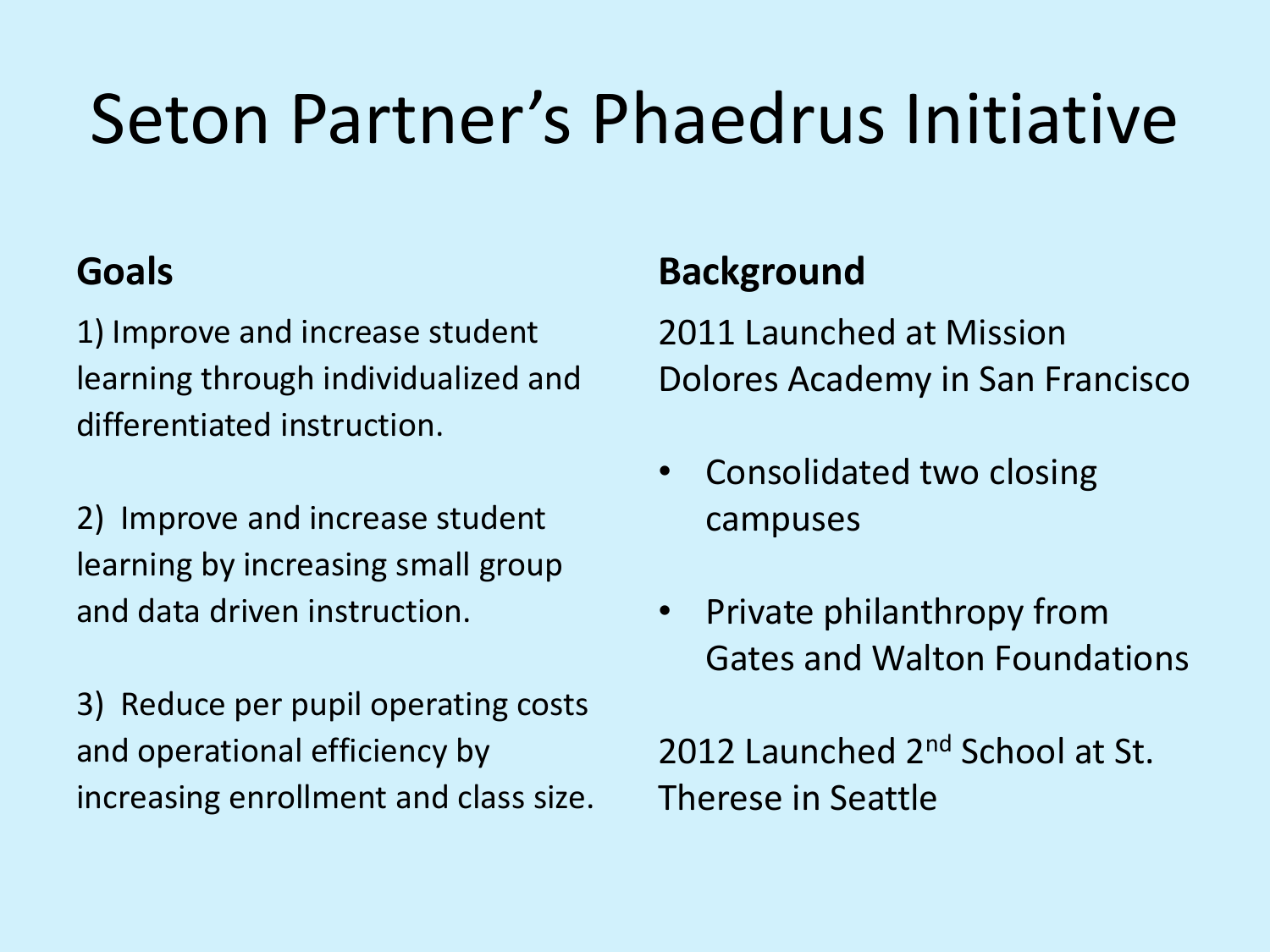## Phaedrus' Results

#### **Academic Results**

#### *Mission Dolores (2011-12)*

- 16 point jump in Math
- 6 point increase Reading

#### *St. Therese (2012-13)*

- 76% students met growth goals (NWEA)
- 71% growing faster than peers

#### **Efficiency**

**Per-pupil costs down by 20%** 

*Mission Dolores*  $\rightarrow$  \$9,800 to \$7,800

*St. Therese*  $\rightarrow$  \$7,800 to \$6,300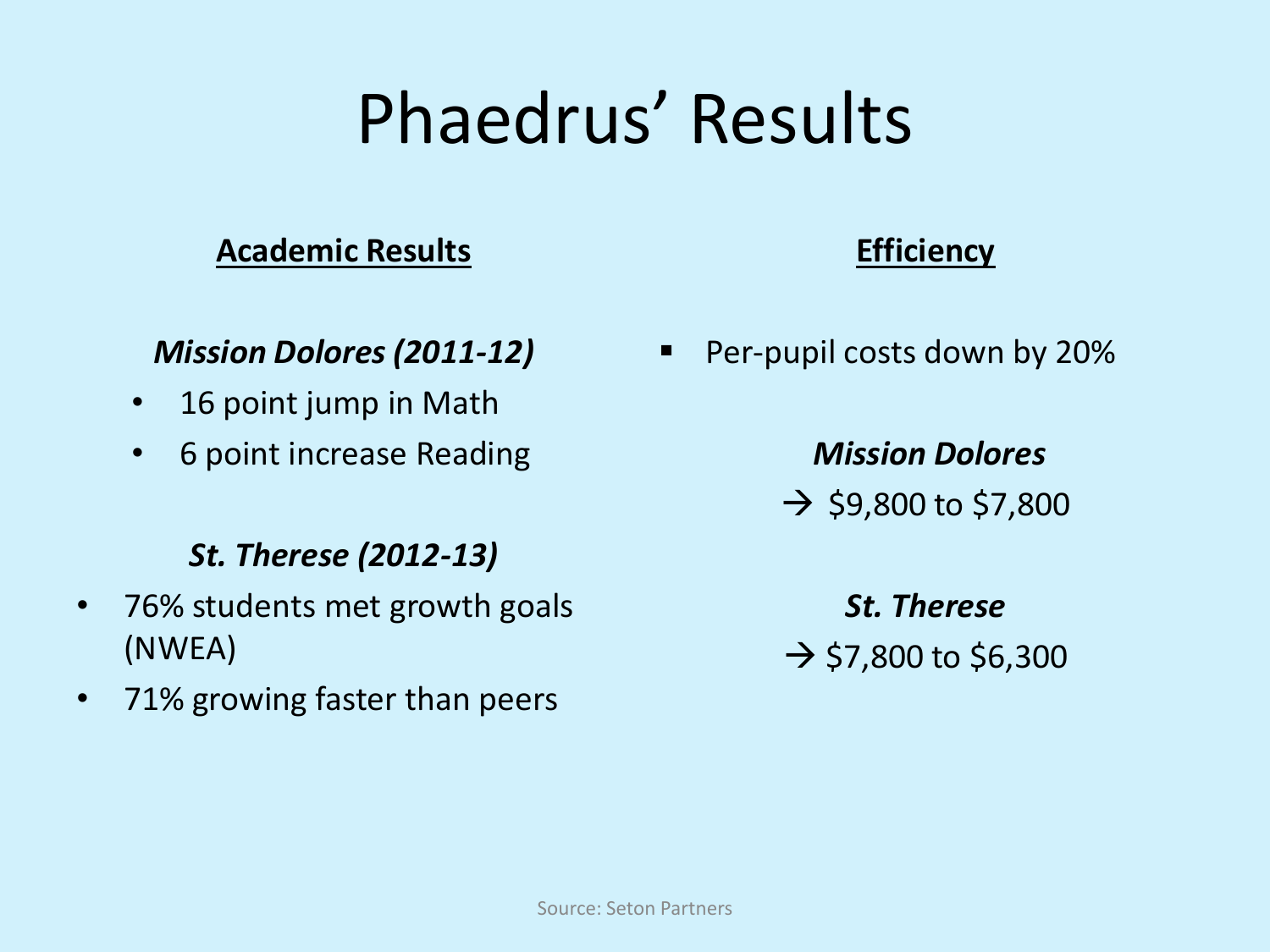### Lessons Learned

- Governance Reforms (Parish model) – Private Partners
	-
- Transparency
	- Data availability and comparability
	- Open books
	- Dialogue with Stakeholders
- Enrollment and Recruitment
	- Success requires *more* students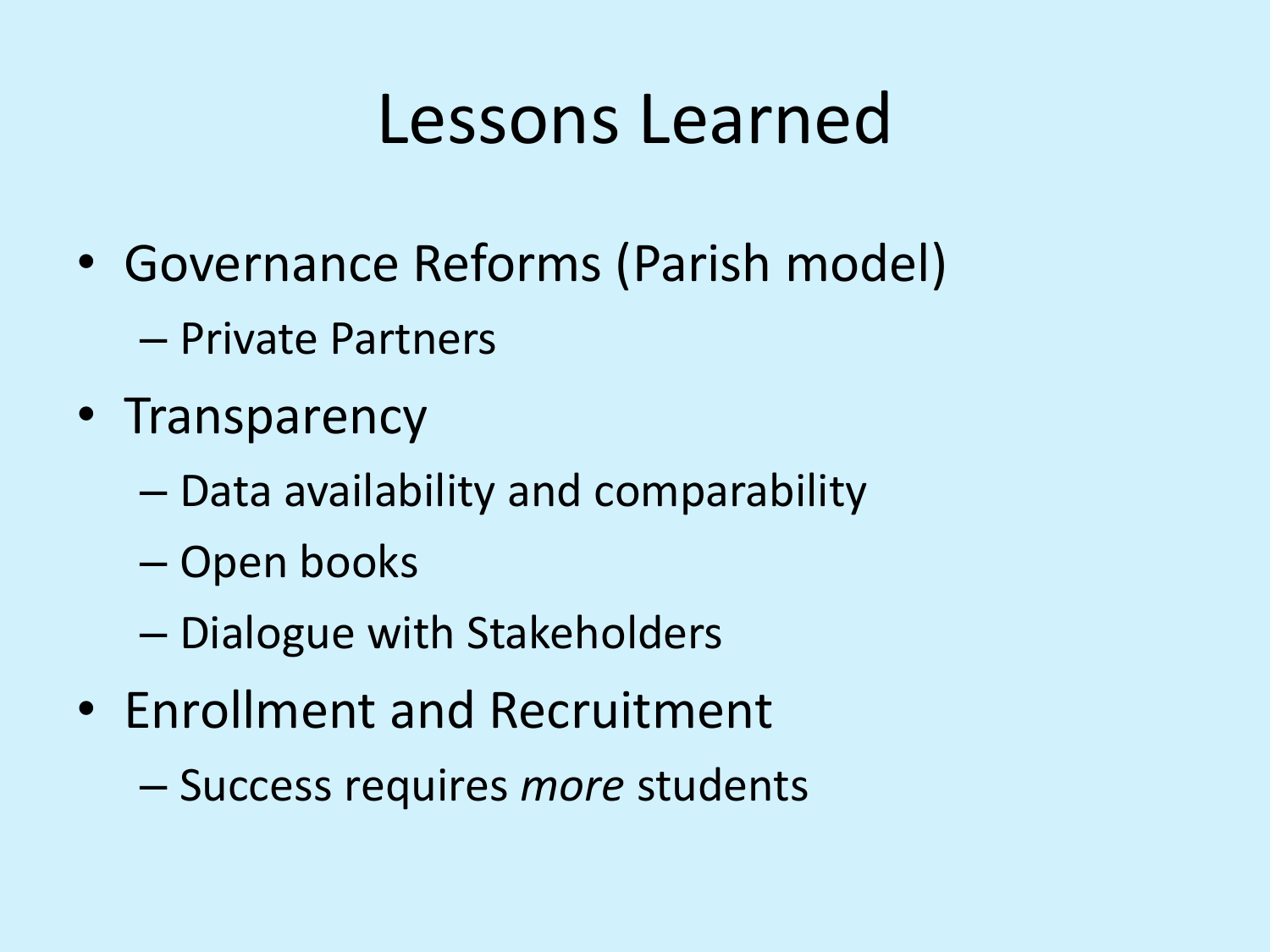## Rays of Hope

Philadelphia Archdiocese

- Faith in the Future
- Independent Mission Schools

Notre Dame's Alliance for Catholic Education (ACE)

• St Paul's in Seattle and on-going work in FL and AZ

Chicago Archdiocese's Strategic Plan

• Blended learning consideration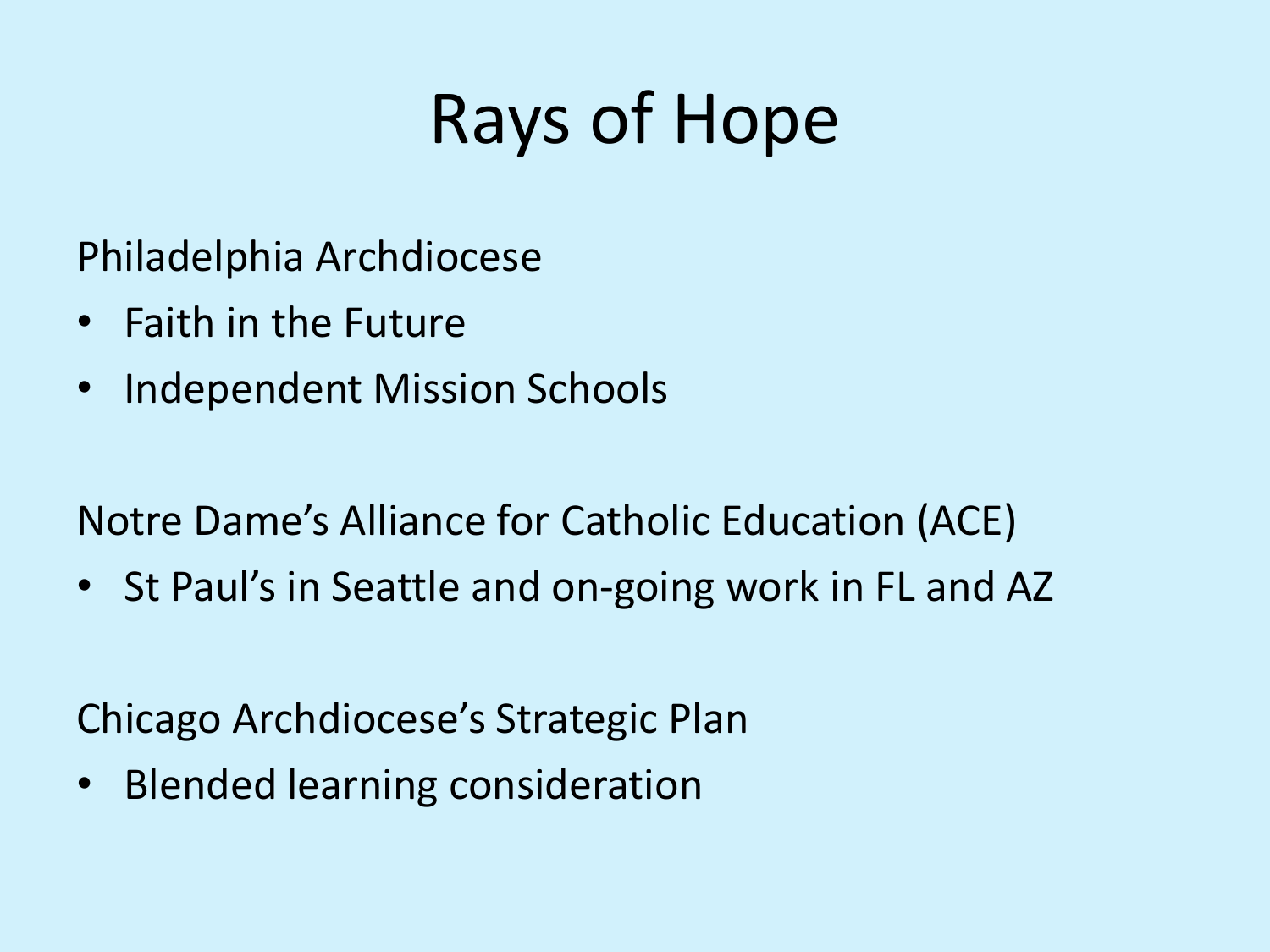### Alternative Models

Wrap-around Model

• "Catholic Charter" with religious after school

Tuition for Work

• Cristo Rey Network

*"Catholic schools need to diversify our brand offerings and create value for diverse customer bases."* 

– Joe Womac, Specialty Family Foundation, previously Fulcrum Foundation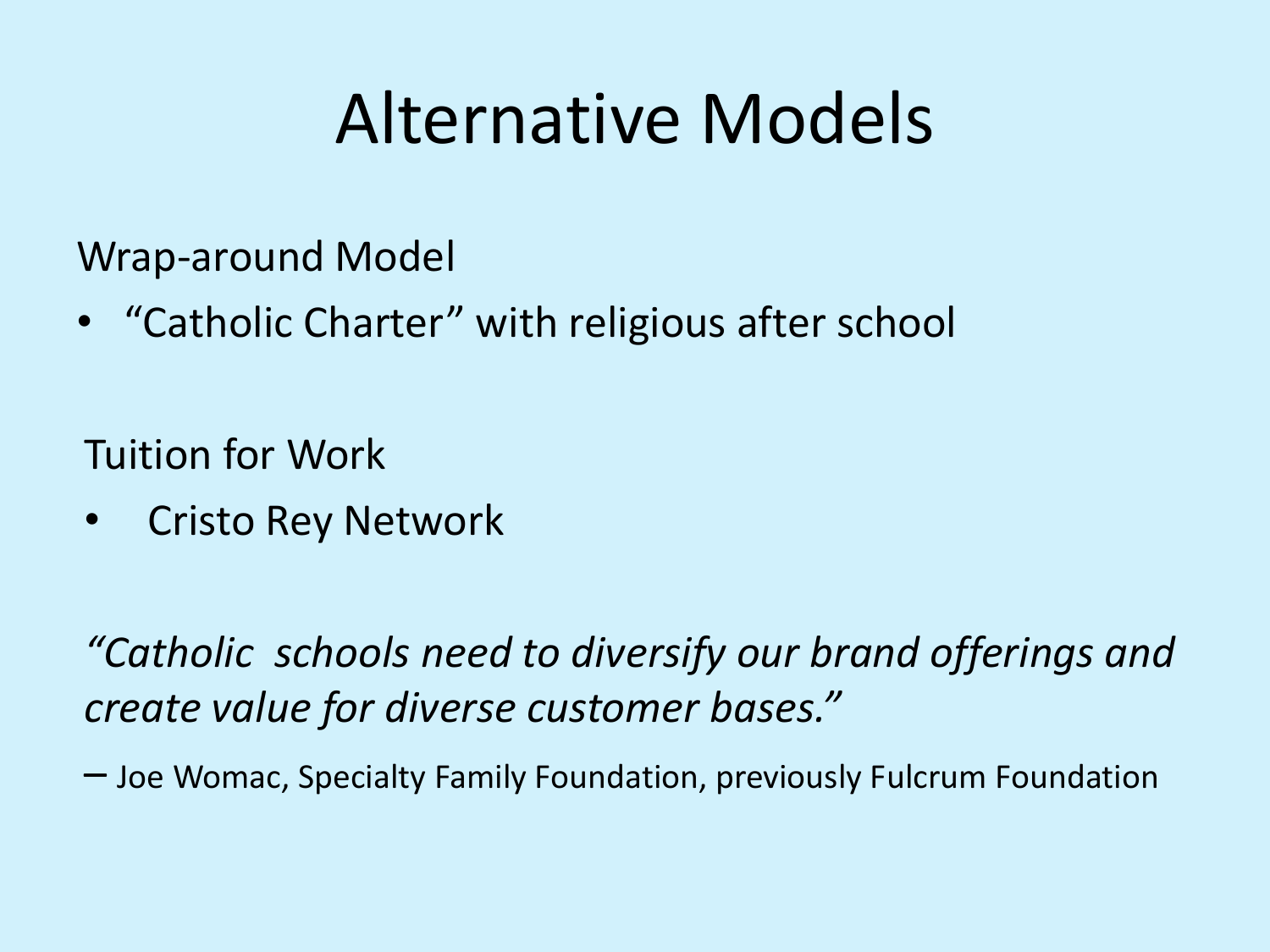Blended Learning and the Value Proposition of Catholic Education

- K-12 Education is a marketplace
- Academic excellence must be demonstrable
- Transparency for Outcomes is Vital
	- Stakeholders and Philanthropy
	- Policymakers and Vouchers
	- Parents and Enrollment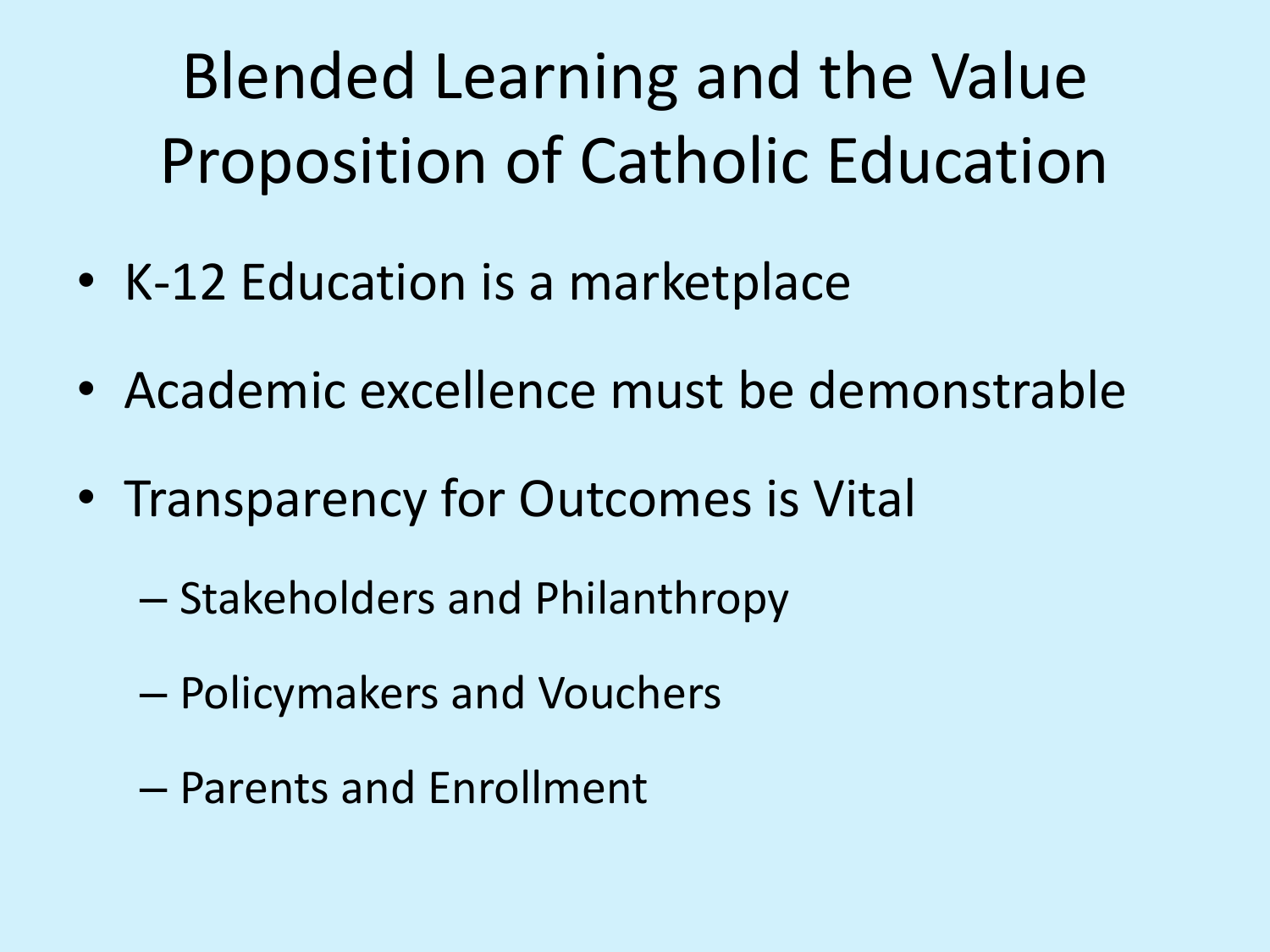## Final Thoughts

- Innovate or Die?
	- Are Catholic schools worth saving?
	- Crises are opportunities
- Blended Learning
	- Individualizes instruction and improves outcomes
	- Reduces costs
	- Improves transparency through data
	- Excellence and efficiency are not at odds